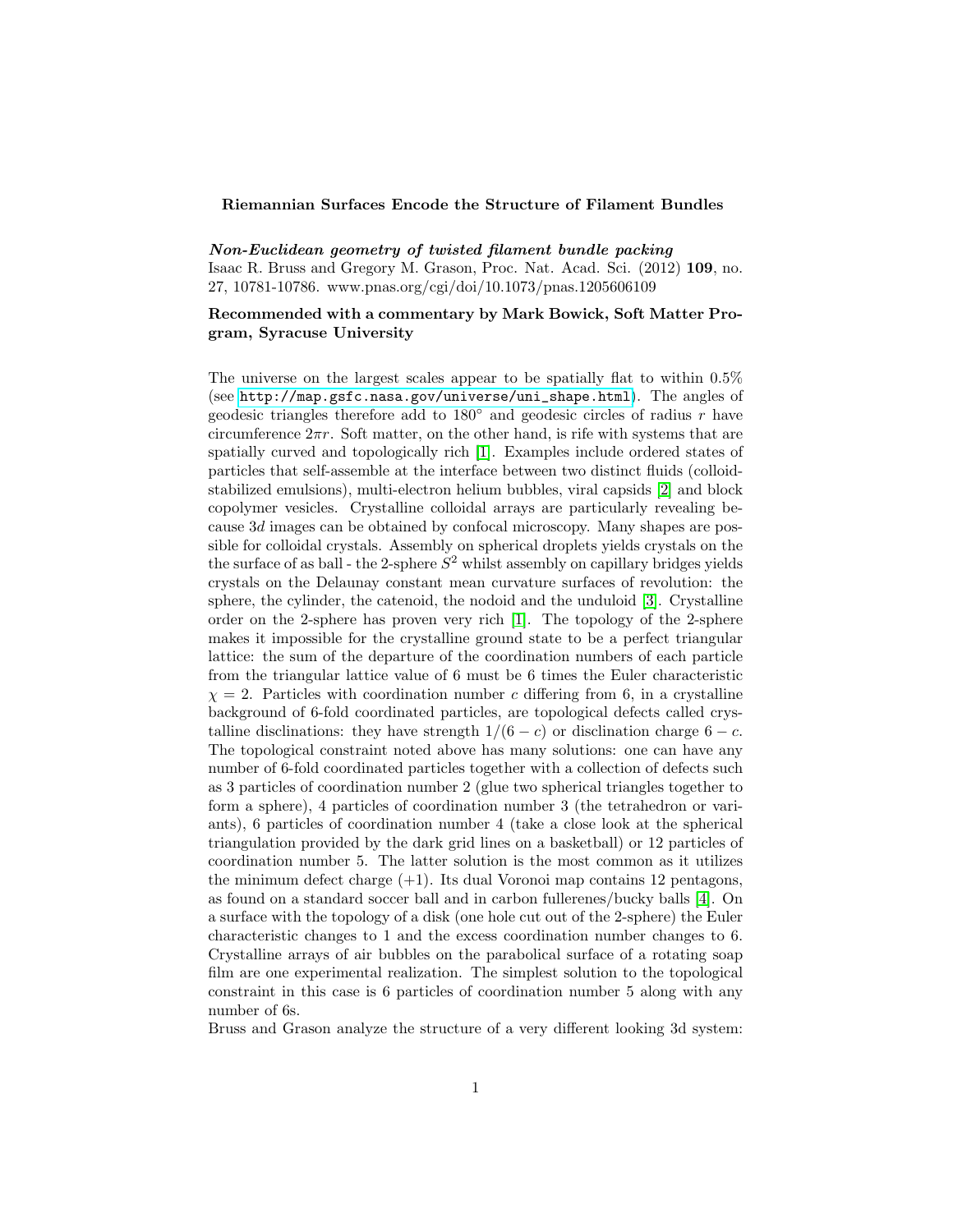a bundle of filaments all with the same helical twist, a crucial structural motif in both macroscopic materials (cables) and synthetic and biological nanomaterials (fibrous proteins). What does this have to with order on curved surfaces? Imagine reconstructing the bundle as a collection of 2d slices as in a confocal scan. One could take horizontal slices but the filaments are better viewed along slices that minimize their separation. Since the filaments are helical and therefore tilted there is an optimal tilt angle for the slices that minimizes the spacing between neighboring filaments. The authors derive the tilt angle, the height difference between nearest neighbor filaments on an optimal slice and an elegant formula for the minimum spacing in terms of differences in the respective radial and azimuthal coordinates. This formula makes it clear that there is a natural curved surface associated with the filament packing problem. The original problem is thus mathematically mapped to a different packing problem on this associated curved surface. What surface arises? It has the shape of a silo or bullet - essentially a spherical cap that smoothly connects to a cylinder with radius that asymptotes to a constant (given by the inverse pitch of the helical twist of the individual fibers). The filament bundle problem turns out to be isomorphic to the problem of the densest packing of discs on the equivalent silo. This mapping is useful because one can then apply the machinery and intuition of optimal configurations on curved surfaces. In particular the spherical cap of the silo corresponds to the geometric structure of filaments near the core of the bundle. This connects to the crystalline structure of particles on disk-like topologies discussed above. Near the core of the bundle we expect filaments surrounded by fewer than 6 other filaments and we expect the total departure of the coordination number from 6 to also be 6.

Bruss and Grason check this with a deterministic packing simulation. They find bundles with an inner core of 2 4-fold coordinated filaments and 2 five-folded coordinated filaments, 1 4-fold coordinated filament and 5 6-fold coordinated filaments and a variety of structures with 6 five-folded coordinated filaments, differing in their exact configuration and symmetry. Far from the core all filaments are 6-fold coordinated and approximate a regular triangular lattice.

If one could design a capillary bridge with the shape of the bundle-equivalent silo and then adsorb colloidal particles on this surface which crystallize then one could compare the bundle geometry to the configuration of colloidal particles and the defect structure of the filament packing to the Delaunay triangulation of the colloidal crystal.

We see that two-dimensional geometry and topology continues to provide powerful tools in analyzing the physical structure of soft matter assemblies as beautifully illustrated in this paper. The cosmologists must be jealous. Soft matter assemblies are hardly ever flat and spatial curvature frequently leads to novel order.

## References

<span id="page-1-0"></span>[1] M. J. Bowick and L. Giomi, Adv. Phys. **58**, 449-563 (2009).